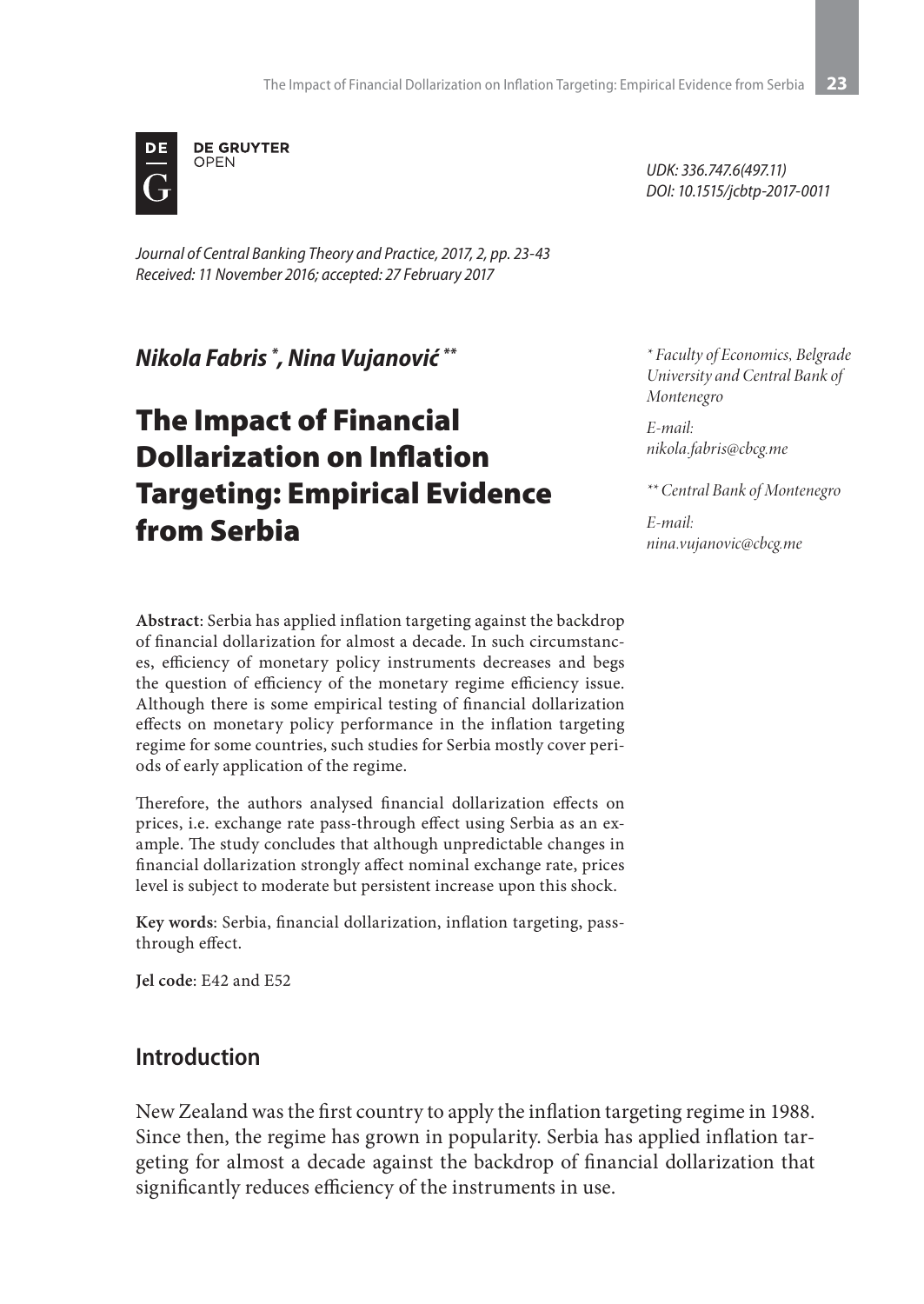Dollarization complicates the process of setting monetary policy objectives since monetary policy creators have to include foreign currency into analyses and decision-making adequately. Against the background of lower transaction costs in inflation conditions, dollarization could increase money supply and exchange rate fluctuations. Plata and Herrero (2007) showed that, in the conditions of hyperinflation and economic instability, the share of foreign currency increases and it does not decrease even after inflation trends down.

Financial dollarization brings many challenges that could have adverse effect on pursuing the inflation target (Fabris & Galić, 2016), such as:

- increased exchange rate "pass-through" effect,
- • economy's vulnerabilities to balance sheet channel,
- increased sensitivity to external shocks,
- • absence of control of monetary aggregates,
- • decreased efficiency of monetary instruments, etc.

Serbia has recorded rather significant results during the application of inflation targeting. It has not reached the inflation target during most of the years (seven out of ten). However, over the past three years, it has fell short somewhat below the target with a significant decrease in the exchange rate fluctuation. Still, a strong influence of the currency rate on meeting inflation target was present during observed period, with rather frequent operations in the exchange rate market during some years. Numerous studies conducted in the beginning of inflation targeting implementation showed high pass-through effect in Serbia (Josifidis et al., 2009; Vilaret, Pješčić & Djukić 2009).This empirical analysis builds on these finding, investigating how financial dollarization affects the price level in Serbia. The empirical evidence on the effect of financial dollarization on the price level (or inflation) have been recent and scarce (Caranzi et al., 2009; Mengesha et al. 2015). Hence, this study tries to contribute additionally to the understanding of effects of financial dollarization.

### **1. Monetary regime in Serbia**

The National Bank of Serbia (NBS) has applied inflation targeting since 2006. It attains the targeted inflation rate by adjusting interest rates on two-week repo operations, which is the main reference rate and key monetary instrument. Other monetary policy instruments, such as issuing long-term securities or reserve requirements, have a supporting role in pursuing the inflation rate. Their objective is to contribute to a smooth transmission of the main reference interest rate.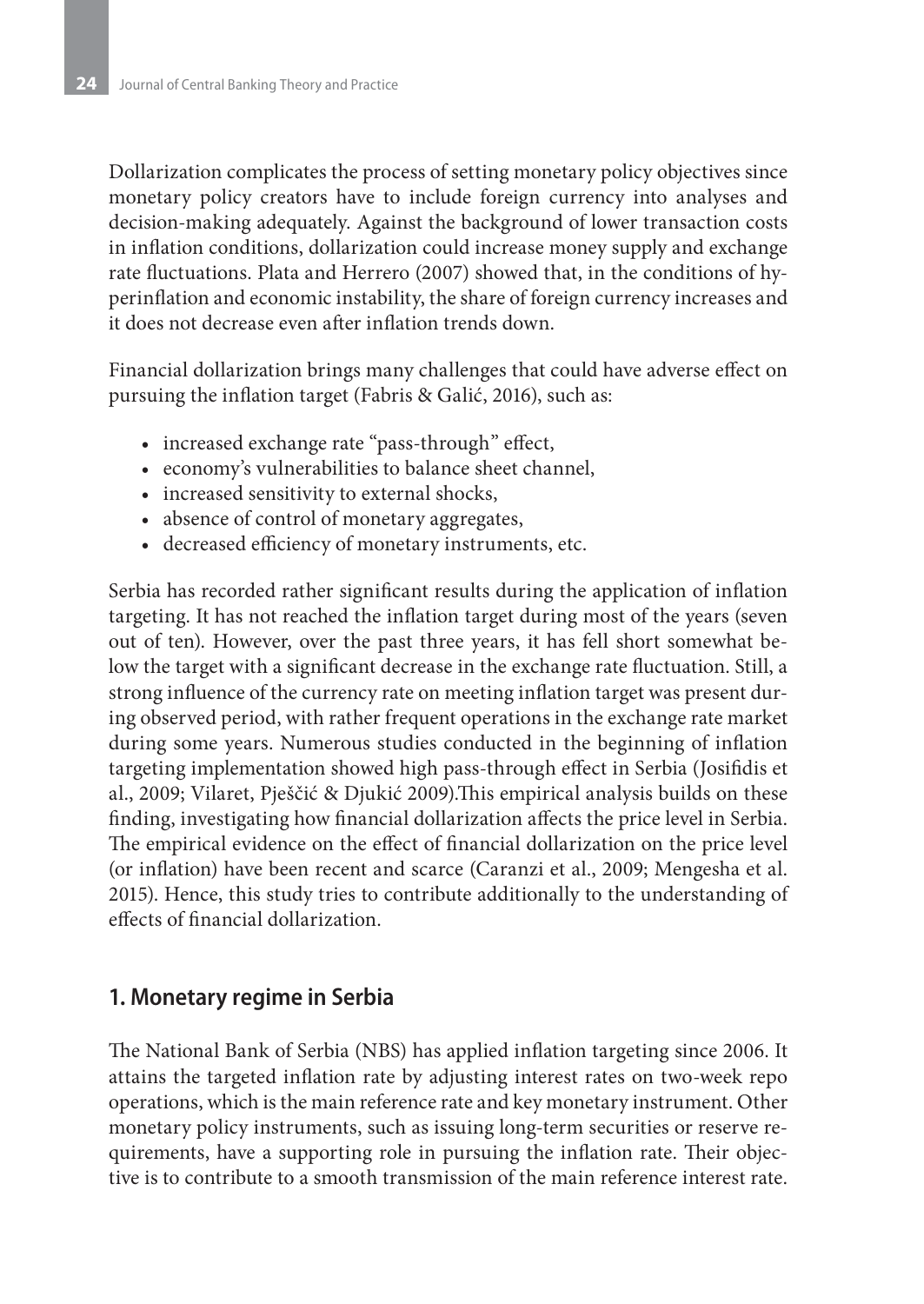**Figure 1: NBS FX interventions**

In addition, FX reserves should be used rarely and only if other options to affect inflation through the reference interest rate have been exhausted, without setting any numerical values for the exchange rate.

Still, this regime does not exclude the application of interim interventions in the foreign exchange market that may be used primarily for mitigating interim shock effects. However, it is assumed interventions are interim only in case of large shocks, not presuming their continuous presence and central bank's active role in the foreign ex-



Source: National Bank of Serbia (2016) Inflation Report, February

change market. Nevertheless, in the case of Serbia, it may be noted that they were rather frequent in some periods, as shown in Figure 1.

The main difficulty Serbia is facing is the fact that it pursues the inflation targeting regime in the conditions of dual currency regime (financial dollarization). Dual currency system is a typical reaction to economy's instability and high inflation. The literature has not yet come to a consensus on how dual currency systems may affect the pursuit of monetary policy. Takodje, literatura ne pruža ni jasan odgovor oko režima deviznog kursa i monetarnog režima u dovovalutnim sistemima. Moreover, it does not provide a concise answer to foreign exchange and monetary regimes in dual currency systems. Still, there is a common opinion that pursuing monetary policy in dual currency systems is more complicated and less efficient.

The first problem that countries applying this regime face refers to **short-term interest rates** as an operating instrument. The dilemma is whether the reference interest rate is sufficiently "strong" to affect reduction of inflation expectation, in the conditions of widespread informal euroisation (Fabris, 2006). In dual currency systems, multiple transactions are in foreign currency and domestic shortterm interest rate mostly affects transactions in local currency. This also means that foreign short-term interest rates affect domestic transactions, i.e. a change in domestic interest rates has to compensate for undesired movements of foreign interest rate. In the conditions of growing inflation expectations, this could lead to higher restrictions in monetary policy compared to single currency systems. Moreover, this would require more frequent interest rate changes since they now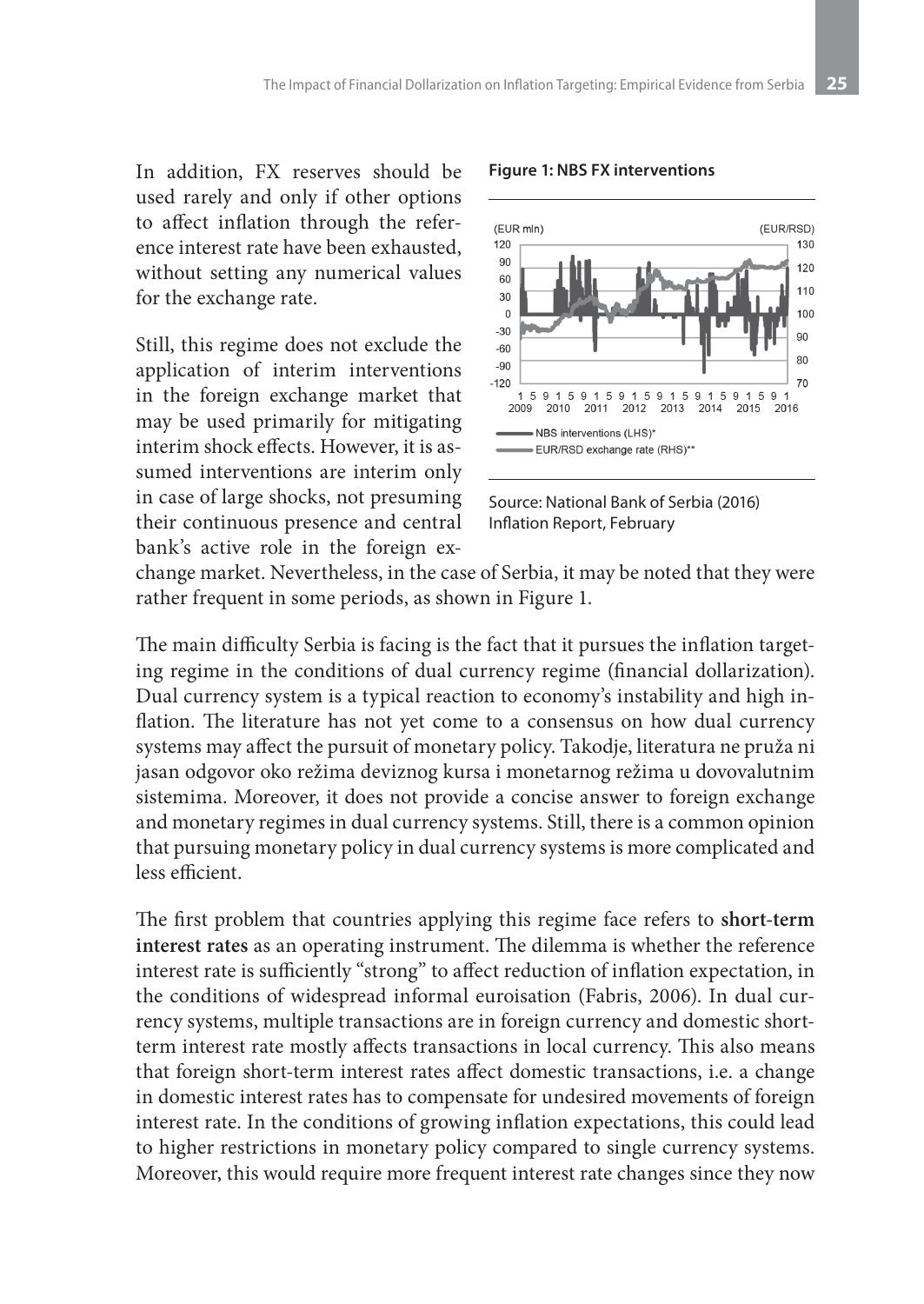have to compensate for both domestic and foreign adverse shocks. In order to use short-term interest rates as an operational rule successfully, they are required to be stable and predictable, otherwise financial markets would not have a clear benchmark for establishing interest rates in local currency applicable to different maturities. Therefore, in the existence of high inflation and its significant variability, the use of short-term interest rates could bring additional (undesired) variability to a local market.

This also raises a dilemma whether the exchange rate trends have a "stronger" effect on the inflation rate than the reference interest rate. The NBS research in the early days of inflation targeting pointed to a strong effect of the exchange rate. The above mentioned research (Tasić, 2008) estimated the pass-through effect between 0.13 and 0.31 in the short-run, and between 0.19 and 0.50 in the long-run. During depreciation of the domestic currency (against the nominal effective exchange rate constructed from euro and U.S. dollar) the effect is considerably higher, and it reaches even 0.90 when we look at the retail price index. Later NBS researches also showed strong exchange rate depreciation effect on price movements in Serbia in the short-run as well. The exchange rate shock effect on domestic prices lasts over one year, but it is mostly present during the first three months. Practically two thirds of total transmission effects are noticeable in prices during the first three months and complete during the year (Milićević, 2012). Josifidis et al. (2009) came to a similar conclusion, when the comparison of three former transition economies with the Serbian case indicated strong and persistent exchange rate pass-through. Petrović and Mladenović (2015) came to a slightly different conclusion, showing that sets of ERPT estimates show that the long-run pass-through was incomplete, i.e. less than 1, and low.

National currency's depreciation directly affects the movement of prices. This usually starts the following spiral: exchange rate increase  $\Rightarrow$  salaries and costs increase  $\Rightarrow$  inflation growth  $\Rightarrow$  exchange rate growth (Dimitrijević, B. & Fabris, N., 2009). To wit, imported products become more expensive and affect growth in prices of other products as well, either because they have the import component or because of the mirror effect. However, this effect on price growth is not present in the short term, but it may be monitored over the long term. This means that price movements could deviate from the exchange rate during some years, but these measurements adjust in the long term. The prices of all products containing the import component could remain the same at the expense of trade margin in the short term, but even the possibilities of the margin decrease have their limits in order to prevent losses.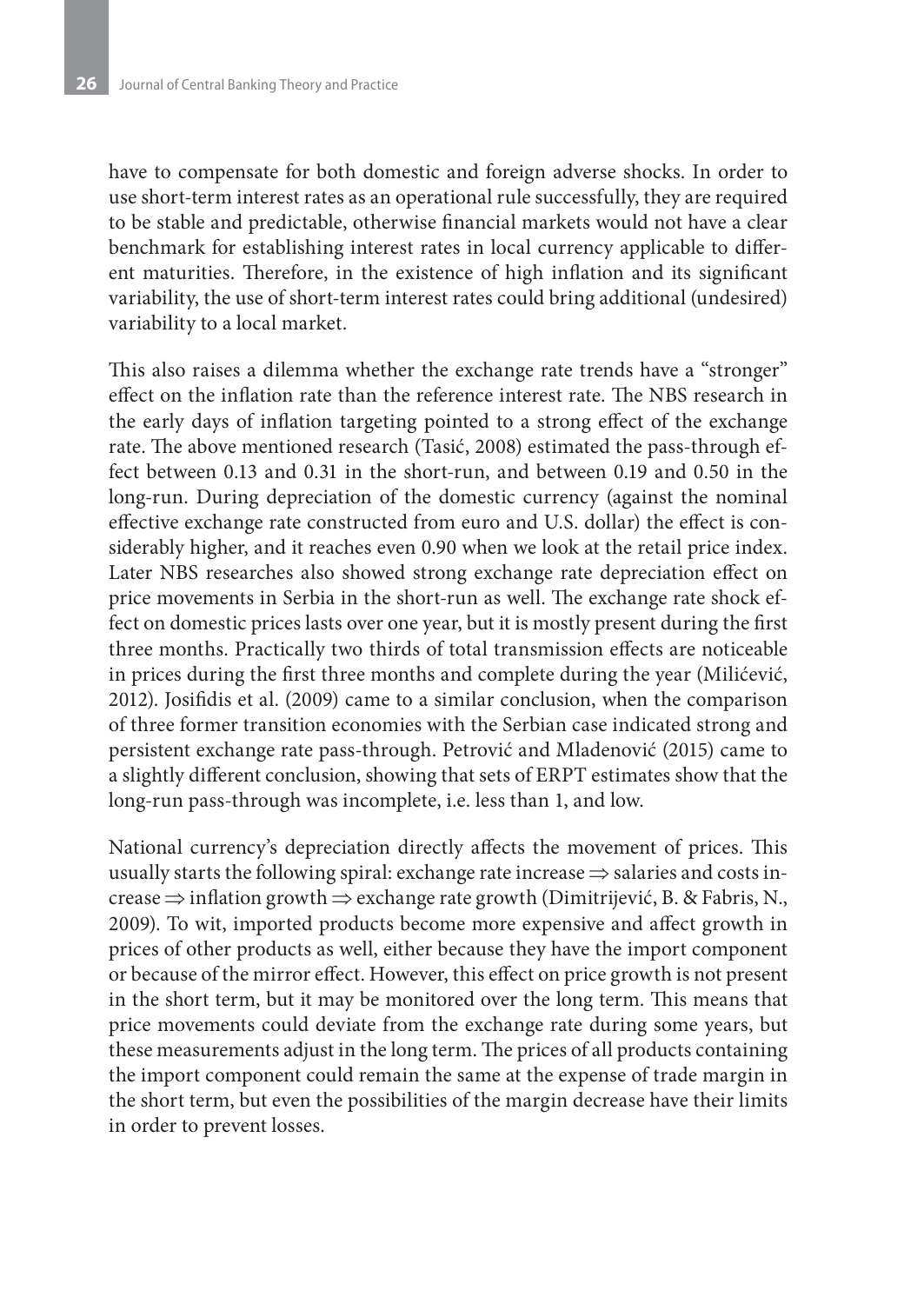Table 1 below shows the inflation targets in Serbia. In most of the years, the target was missed; however, although inflation fell short of the target in the past few years, the recorded inflation rate may be assessed as satisfactory, and the exchange rate stability was preserved as well.

| Year | Target inflation (%) | Recorded inflation (%) |
|------|----------------------|------------------------|
| 2006 | $7-9$                | 5.9                    |
| 2007 | $4 - 8$              | 5.4                    |
| 2008 | $3-6$                | 10.1                   |
| 2009 | $6 - 10$             | 6.6                    |
| 2010 | $4 - 8$              | 10.3                   |
| 2011 | $3-6$                |                        |
| 2012 | $2.5 - 5.5$          | 12.2                   |
| 2013 | $2.5 - 5.5$          | 22                     |
| 2014 | $25-55$              | 17                     |
| 2015 | $2.5 - 5.5$          | 15                     |

#### **Table 1: Meeting the inflation target in Serbia**

Source: National Bank of Serbia

# **2. Inflation targeting in dual currency regimes**

Countries facing financial dollarization conditions are facing multiple difficulties in pursuing monetary policy. In their study, Felices and Tuesta (2000) showed that macroeconomic volatility grows with higher level of dollarization. They also concluded that the higher the degree of dollarization, the larger the effect of foreign shocks over the aggregate supply and the less effective the central bank is in stabilizing inflation.

**Monetary aggregates** in dual currency countries are only under central bank's partial control, since a significant portion of money supply is in the relevant foreign country. In such a situation, economic entities affect the money supply structure by choosing between local and foreign currency. Berg and Borenstain (2000) found that monetary aggregates which also cover deposits in foreign currency are most closely connected with inflation. The IMF study (2000) showed that, in such circumstances, money supply might decline considerably (by changing currency) in short term if economic policy's credibility decreased.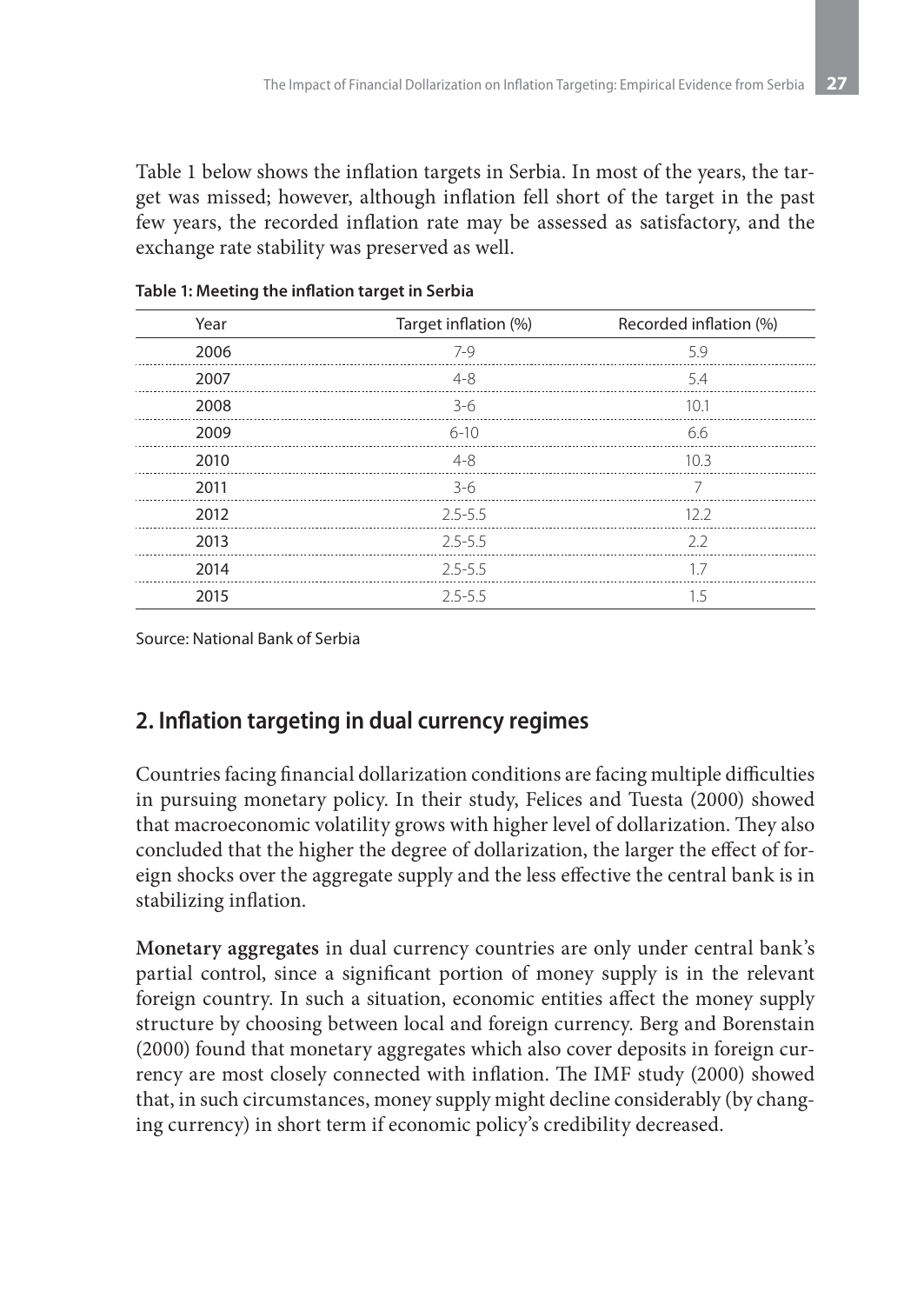In the situation of low currency substitution costs, the exchange rate depreciations may lead to change in money demand and accelerated velocity of money circulation. If the change originates from local currency depreciation, economic entities will make effort to "get rid of it" by substituting it with foreign currency or use it for purchase. Thus the change in money demand leads to accelerated money circulation velocity which aggravates the pursuing of inflation target.

Another difficulty these countries face is the fact that **exchange rate fluctuations**  pose a significant risk to pursuing inflation target and may lead to financial stability aggravating. This problem may be particularly pronounced in countries with high "pass-through" effect. In such conditions, non-tradable goods are also bound to foreign currency. Thus, exchange rate changes reflecton numerous products and services. Plata and Herrero (2007) noted that in countries with high degree of dollarization, prices largely react to changes in the exchange rate. Similar conclusion was made by Reinhart et al. (2003), i.e. that the "pass-through" effect is much higher and more persistent in highly dollarized economies. Using the example of Latin America countries, Calvo and Veigh (1992) showed the existence of strong positive correlation between the substitution of currencies and the exchange rate volatility. These studies unambiguously conclude that exchange rate changes lead to changed prices and that this could be the aggravating factor for the pursuing of inflation target.

Coulibaly and Kempf (2009) showed that inflation targeting in emerging countries appears to decrease exchange rate pass-through to various prices (import prices, producer prices, and consumer prices). However, their study did not dispute the existence of high pass-through effect in countries with financial dollarization.

Both public and private sectors of developing countries often borrow in foreign currency, increasing country's vulnerability to external shocks. Since their revenues are in local currency, this means that local currency depreciation increases debt repayment burden. Depreciation may be extremely dangerous if loans granted in foreign currency are used for investing in underdeveloped sectors since significant exchange rate fluctuations may then lead to a balance of payment crisis.

Depreciation may lead to deterioration of a country's financial stability. To wit, receivables and loans in many emerging countries are in foreign currency, while revenues are in local currency. In the situation of local currency depreciation, the burden of repaying liabilities in foreign currency grows, which may result in some economic entities being unable to settle their obligations, which leads to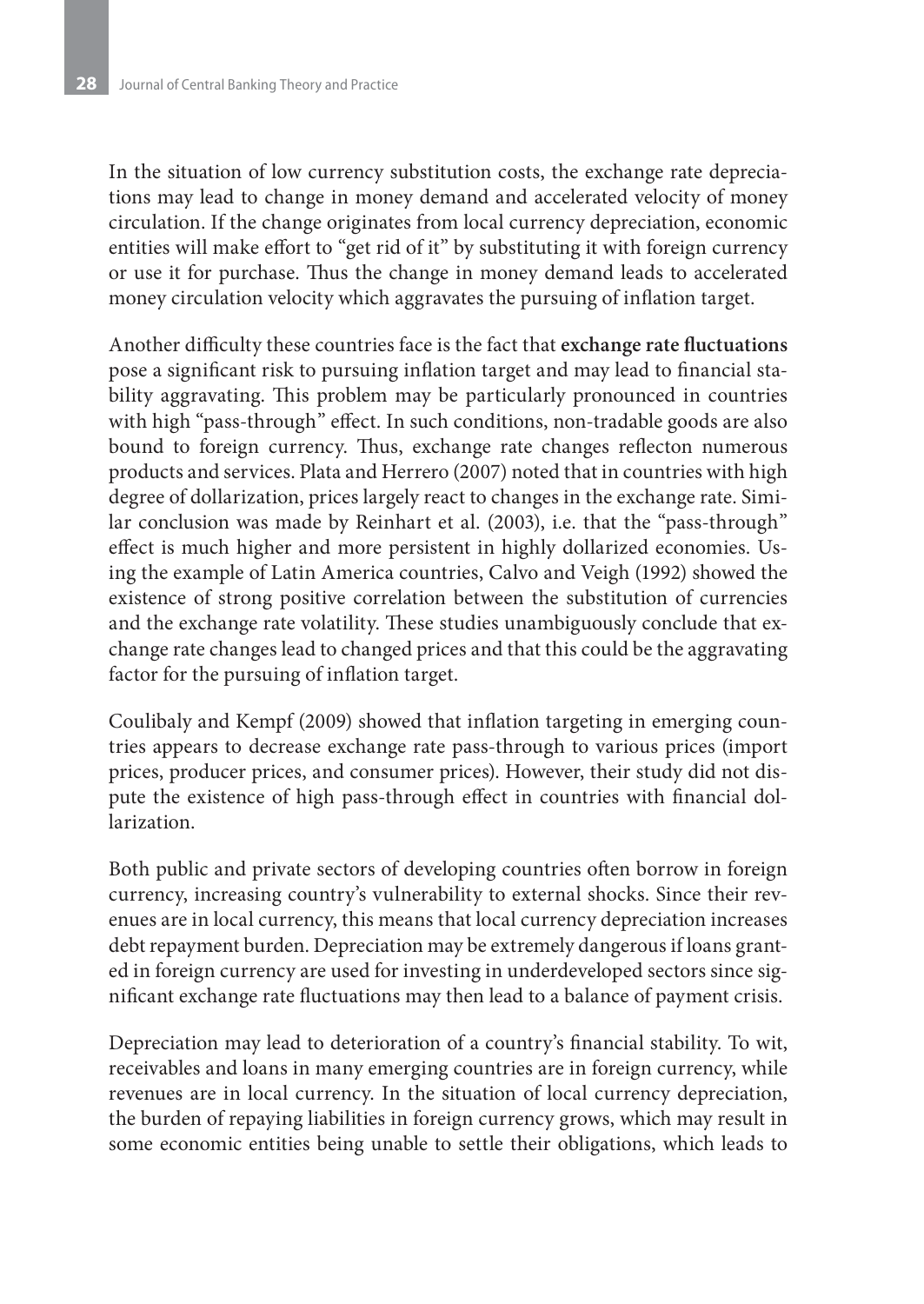growing non-performing loans in the banking system and aggravated financial stability.

In the situation when there are significant changes in prices and exchange rate, central bank needs to intervene with a view to maintaining the inflation target. However, frequent foreign exchange market interventions deviate from one of the primary assumptions of inflation targeting, this being freely floating exchange rate. Many authors highlight that interventions in the foreign exchange market do not conflict inflation targeting regime although theory suggests otherwise. Leiderman et al. (2006) showed that interventions in the foreign exchange market support inflation targeting.

This may lead to the conclusion that countries with lower share of dollarization and lower "pass-through" effect may pursue inflation targeting regime more efficiently. As Armasi-Grippa (2005) noted, low exchange rate "pass-through" effect was the key reason for Peru's success in inflation targeting despite the presence of dollarization. Israel is an example of a country that managed to decrease the share of parallel currency after introducing inflation targeting, which contributed to the success of the regime. This hypothesis was confirmed and investigated by Nojković and Petrović (2015) who determined, using the example of European emerging economies using inflation targeting, that the level of euroisation measured by the share of deposits and loans in foreign currency affects whether the exchange rate should be treated as a separate objective.

Many studies have shown that countries using the inflation targeting regime lead active exchange rate policy (Nojković & Petrović 2015, Fabris, J. 2015, Leiderman et al. 2013, Edwards 2006, Mohanty & Klau 2004, etc.). Therefore, it is obvious that central banks in emerging economies could make an effort to stabilize the exchange rate independently of inflation target, provided that their trends are compatible. On the other hand, Mishkin (2000) opposes excessive interventions in the foreign exchange market of emerging economies with inflation targeting regime, believing that they transferred the exchange rate into nominal anchor that takes precedence over the inflation target.

However, numerous studies pointed that inflation targeting is possible even in the conditions of financial dollarization. Leiderman et al. (2006) conclude that despite the fact that dual currency regime affects transmission mechanism differently, the option of these countries` using inflation targeting should not be excluded. Batini, Leavine and Pearlman (2008) made a similar conclusion that pursuing monetary policy in dual currency systems may be challenging but also successful in inflation targeting regime.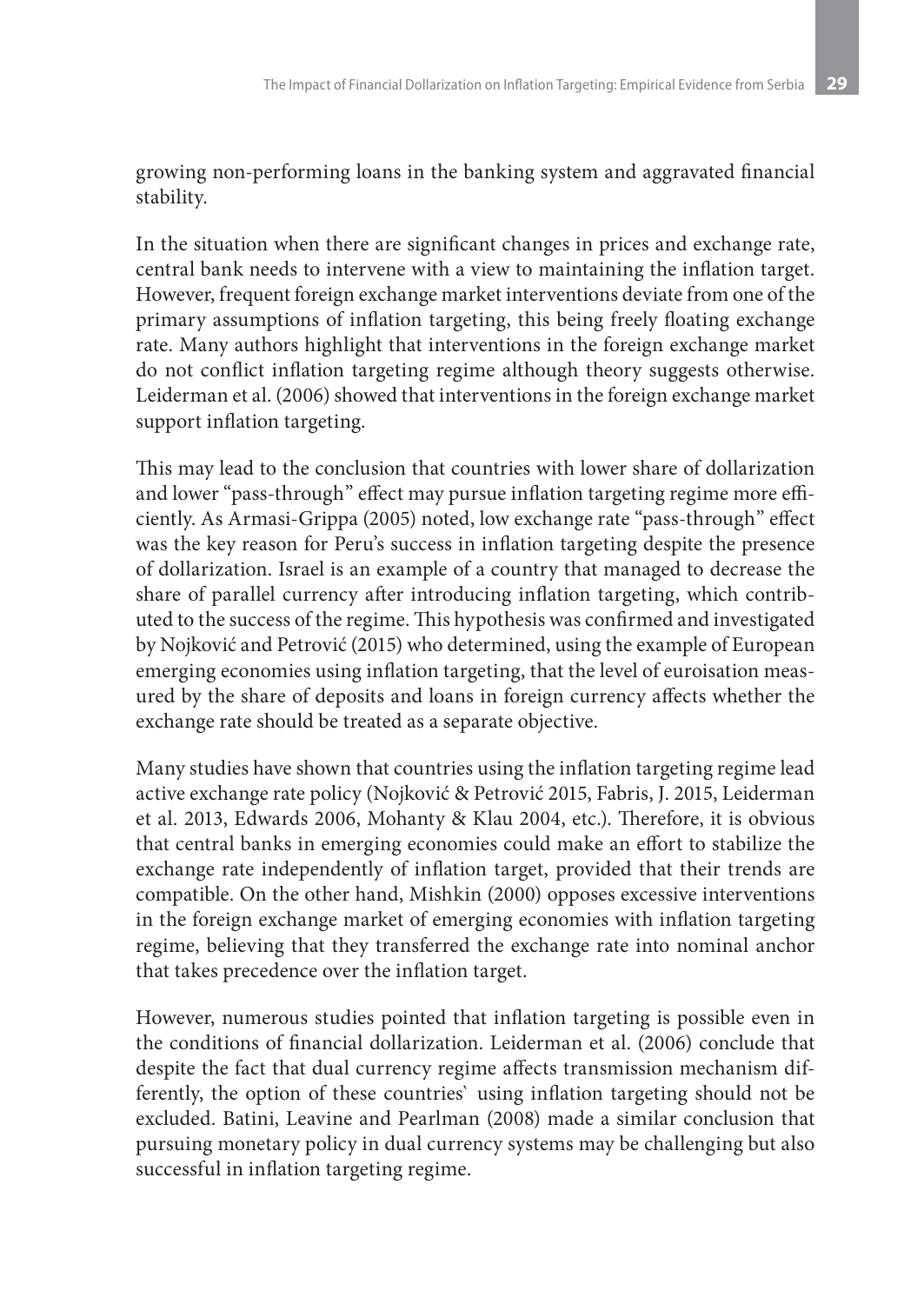### **3. Data**

For the purpose of empirical investigation, the authors used data on the level of financial dollarization (FD) measured as the percentage of foreign deposits in total corporate and household deposits, the indirect quote nominal Dinar/Euro exchange rate (EXCH) (i.e. upward movement signifies depreciation of the Dinar), and the consumer price index (CPI) as our representative price level.<sup>1</sup> The authors used quarterly data, to be consistent with the relevant empirical literature, which largely relies on quarterly aggregate data (Plate and Herrero, 2007; Ca'Zorzi et al., 2007; Mengesha et al., 2015). The period under study covers 2006Q1 to 2016Q1

#### **Figure 2: CPI index, inflation, exchange rate, and percentage of foreign deposit**



Source: National Bank of Serbia, Statistical Office of the Republic of Serbia

and corresponds to the period during which inflation targeting was used as the monetary policy regime in Serbia. During that period, Serbia was an independent country (before May 2006, Serbia was a republic within the State Union of Serbia and Montenegro), which further justifies the usage of this timeframe. Figure 2 shows the level of quarterly series used in the study together with the rate of inflation (yearon-year CPI percentage change).

As can be seen from Figure 2, FD in Serbia is quite high, reflecting experiences in the early 1990s during/after the break-up of Yugoslavia. During 1989–1994, the budget deficit in ex-Yugoslavia was financed by printing money, which led to the highest hyperinflation in the world. Due to the dramatic weakening of the purchasing power of domestic currency, Dinar, households and the corporate sector lost their savings and trust in the banking sector. Ever since, foreign currency circulation in Serbia has been strongly present (first German marks, then Euro) due to mistrust in the Dinar. Hence, Serbia has had a high level of dollariza-

<sup>&</sup>lt;sup>1</sup> Quarterly data are calculated as the average of the series monthly levels.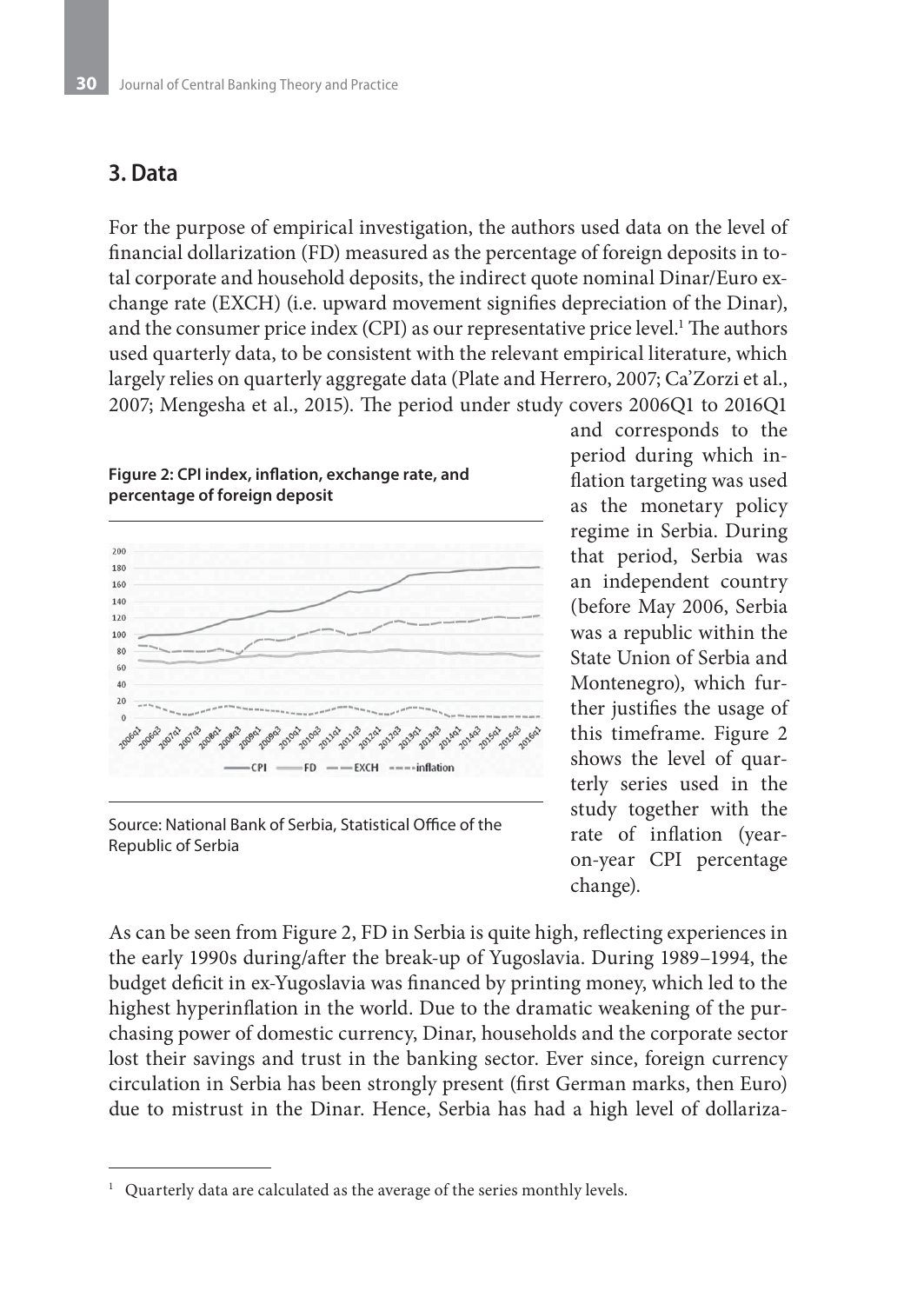tion throughout the inflation targeting period. During the ten-year period under study, financial dollarization ranged from 65.8% in 2006Q4 to 81.9% in 2012Q3, while its mean value was around 75%.

The Euro/Dinar exchange rate effects on prices could proxy for the total exchange rate pass-through (ERPT), considering that the main trading partners in Serbia use the euro as their official currency (40.8% of total import in 2012; source: Serbian Statistical Office). Taylor (2000) hypothesizes that if exchange rate fluctuations are temporary then ERPT is also low. Changes in the exchange rate movements in Serbia, however, do not seem to have been temporary. On the contrary, the exchange rate continuously depreciated during the studied period and ranged from 76.7 in 2008Q3 to 123.2 in 2016Q1.2

Similarly, Taylor (2000) hypothesizes – in accordance with purchasing power parity – that the domestic currency depreciation is higher in countries with high inflation (other factors held constant). During the studied period, inflation averaged 7.4%, while the minimum and maximum were 0.9% (2015Q1) and 15.6% (2016Q2), respectively. Serbia could be considered a country of high inflation. However, inflation during the studied period has had a downward sloping trend. Indeed, during 2013Q4-2016Q1, inflation was below the targeted band, mostly due to globally low primary commodity prices (food and oil) and subdued aggregated demand domestically (NBS, 2014; 2015). The Figure above also shows that the nominal exchange rate index and the CPI index follow roughly the same upward trend. This is also confirmed by the Johansen cointegration test, justifying the relationship implied by absolute purchasing power parity (PPP).

Summary statistics of financial dollarization, the exchange rate, the price level, and inflation in Serbia are presented in Table 2. The table presents the number of studied periods (quarters) together with the mean, standard deviation, and minimum and maximum of each variable.

<sup>&</sup>lt;sup>2</sup> The Euro-Dinar exchange rate depreciation was notable ever since the formation of the Economic and Monetary Union. In January 2002 and March 2016, the EXCH rate was 59.9 and 123.3, respectively.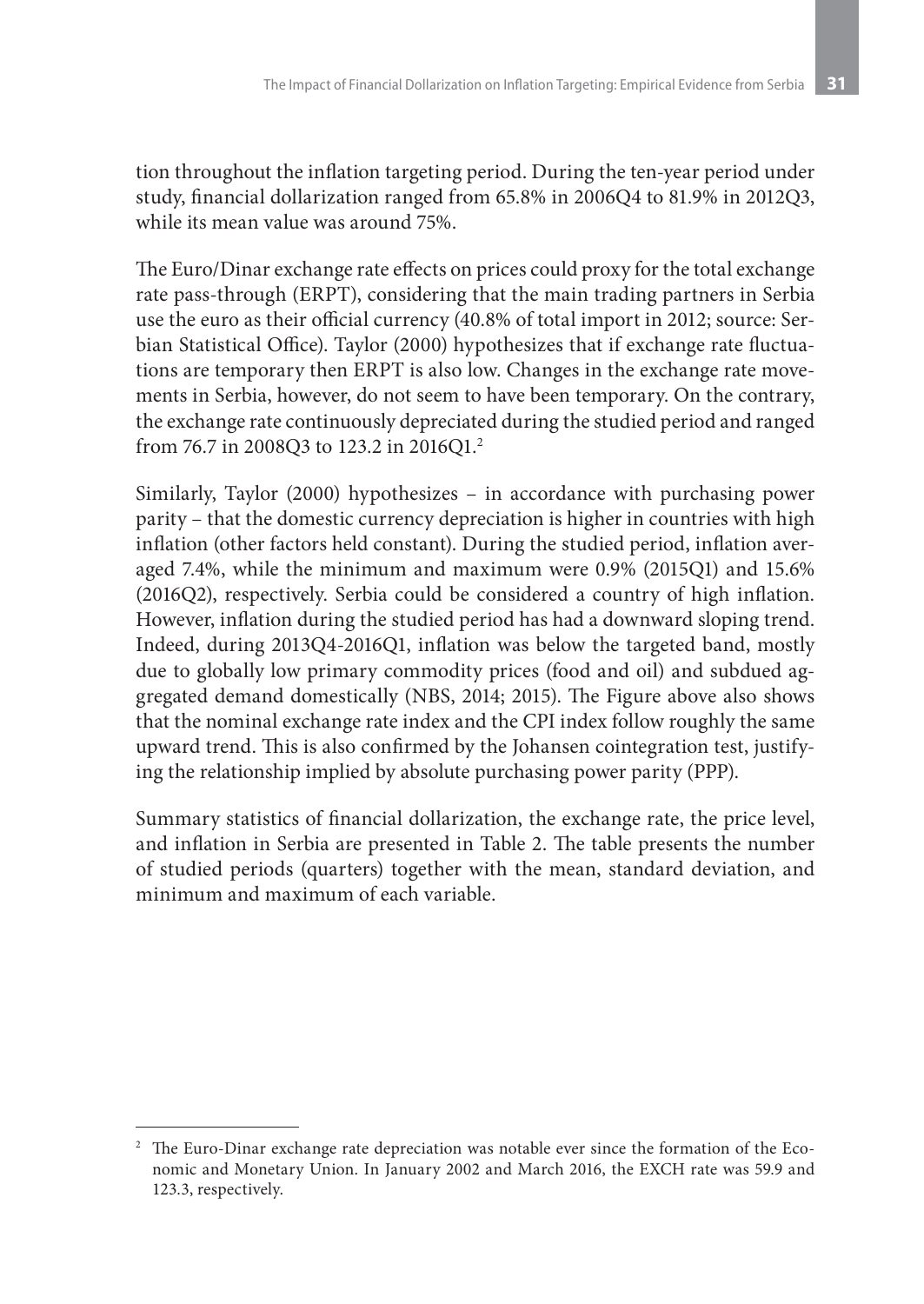| Variable    | Obs | Mean     | Std. Dev. | Min      | Max     |
|-------------|-----|----------|-----------|----------|---------|
|             |     | 75 26667 | 4880195   | 6580334  | 8194334 |
| <b>FXCH</b> |     | 101 5919 | 1509428   | 76.67667 | 123 375 |
| ι μ         |     | 143 8655 | 2965663   | 96 01853 | 1815493 |
| INFI ATION  |     | 7396667  | 4461863   | 9333333  | 559     |

**Table 2: Summary statistics: % of foreign deposits, exchange rate, CPI index, inflation**

### **4. Methodology and results**

The methodology applied is a Vector Autoregressive (VAR) model, which takes into account the endogeneity of variables and enables the investigation of how a shock to one variable transmits through the VAR system. The VAR system is presented in a vector form in (1):

$$
Y_t = c + \sum_{i=1}^p \phi_i Y_{t-1} + \varepsilon_t \tag{1}
$$

where  $\mathbf{Y}_{\mathrm{t}}$  represent the vector of three endogenous variables FD, EXCH and CPI, c is the vector of equation specific constants, while  $\varepsilon_t$  is the vector of the error terms, or innovation (shocks) to the three variables. All the variables are in logarithm. Unit root tests indicated the non-stationarity of the variables while the Engle-Granger cointegration tests confirm that EXCH and CPI series are cointegrated. There are arguments for both, estimation of VAR with series in difference and in level form. Sims (1980) and Sims et al. (1990) validated the inclusion of level variables as VAR should replicate the true data-generating process. However, in the presence of cointegration, Marcet et al. (2004) argue that VAR could suffer from over-parameterisation and efficiency loss. Furthermore, using VARs in levels requires more restrictive assumptions than that of VAR in difference. His paper shows that VAR with level variables do not uncover true innovation and that time-differencing is desirable even in the presence of series' stationarity.

Considering the presence of cointegration, the viable methodology could be vector error correction model (VECM) which takes into account the cointegration of endogenous variables and measures their long- and short-run equilibrium adjustment. However, the time span of the series is rather short (forty quarterly observations). Additionally, the purpose of this analysis is the effects from short term shocks in financial dollarization. Thus, keeping in mind the critique by Marcet (2004) and the purpose of this empirical analysis, we decided to base our strategy on VAR with differenced variables.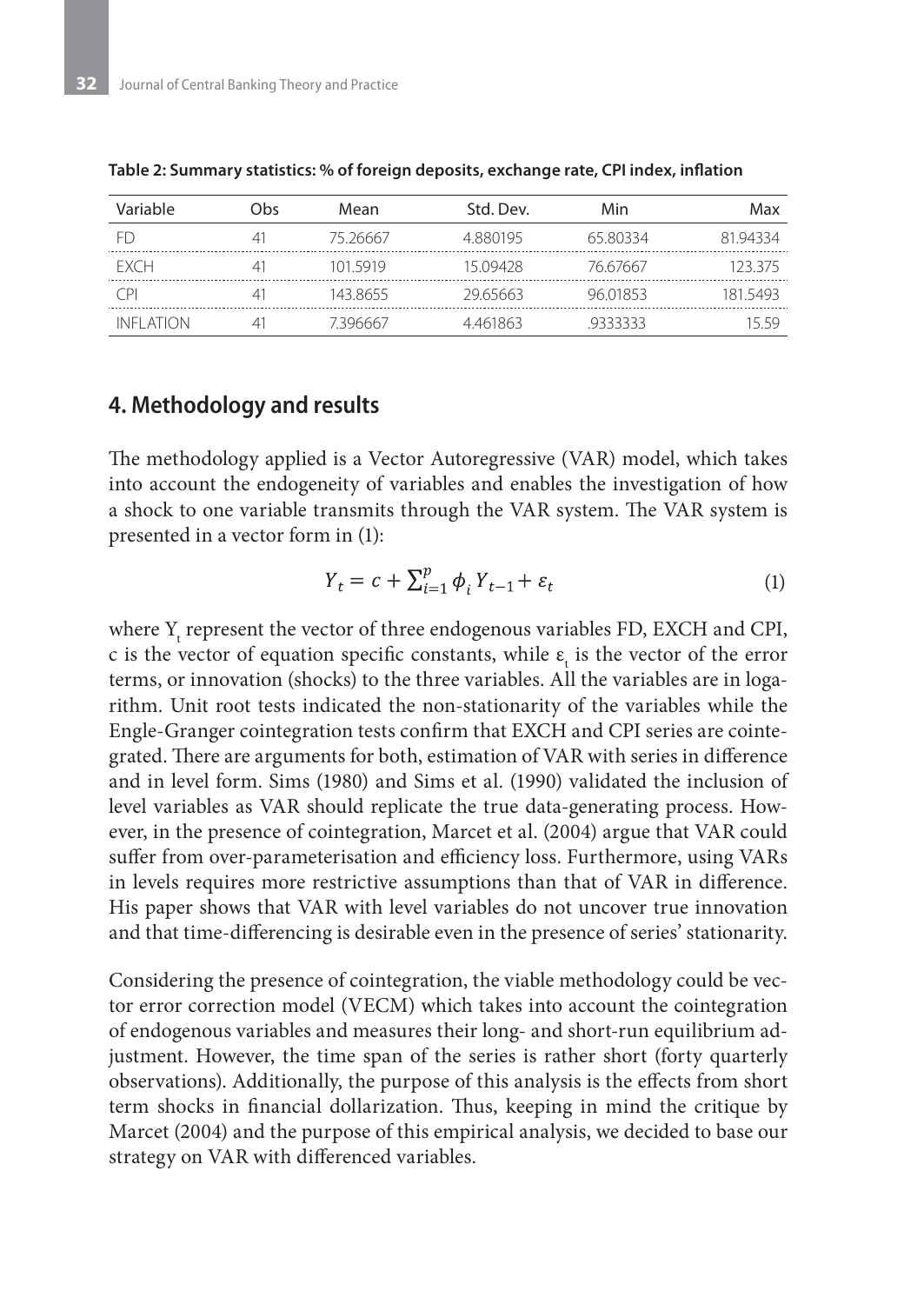Structural shocks are identified with Cholesky decomposition of variance-covariance matrix of the reduced form residuals εt and the causal ordering of variables in the system (Sims, 1980), Hence, the order of the equations is important because the shock in one variable first affects the variable ordered consecutively after the variable exposed to a shock. The shock then transmits to the following variables. However, the second variable should not subsequently affect first variable, and a change in the third variable should not subsequently alter changes in variable ordered as first and second in the system. The direction of instantaneous causation comes from the economic theory (Lutkepohl, 2005). The price level is affected by the exchange rate, though imported goods and services that directly cause inflation. Likewise, dollarization is caused by greater inflation (Reinhart et al., 2003), as explained in section one. The level of dollarization could increase the price level, through the ERPT mechanism. However, later effects are less likely to be contemporaneous. This justifies the order of EXCH, CPI and FD being the first, second, and third in the system, respectively.

Series are seasonally adjusted to take into account seasonal patterns. Two time dummies are included to account for changes in the respective definitions of CPI index and foreign deposits. Until July 2008, foreign deposits present predicted values of the National Bank of Serbia (NBS). In addition, the CPI index has a different definition from January 2007 onwards. Hence, two time-dummies are included, d1 being one from 2007 onwards and d2 taking the value one from 2008Q3 onwards. Various information criteria - Akaike's, the Schwarz's Bayesian and the Hannan and Quinn – all indicated that the vector autoregression should be of the order one and two. The results of the model are presented in Table 3. First, second and third column represent the three equations in the VAR model in the order they appear, with their respective independent variables at lag one (-1) and two (-2) presented in rows. The diagnostic tests, available in the appendix show that the model is stable (eigenvalues are lower than one), and that the VAR model does not suffer from autocorrelation of the error terms at various lags.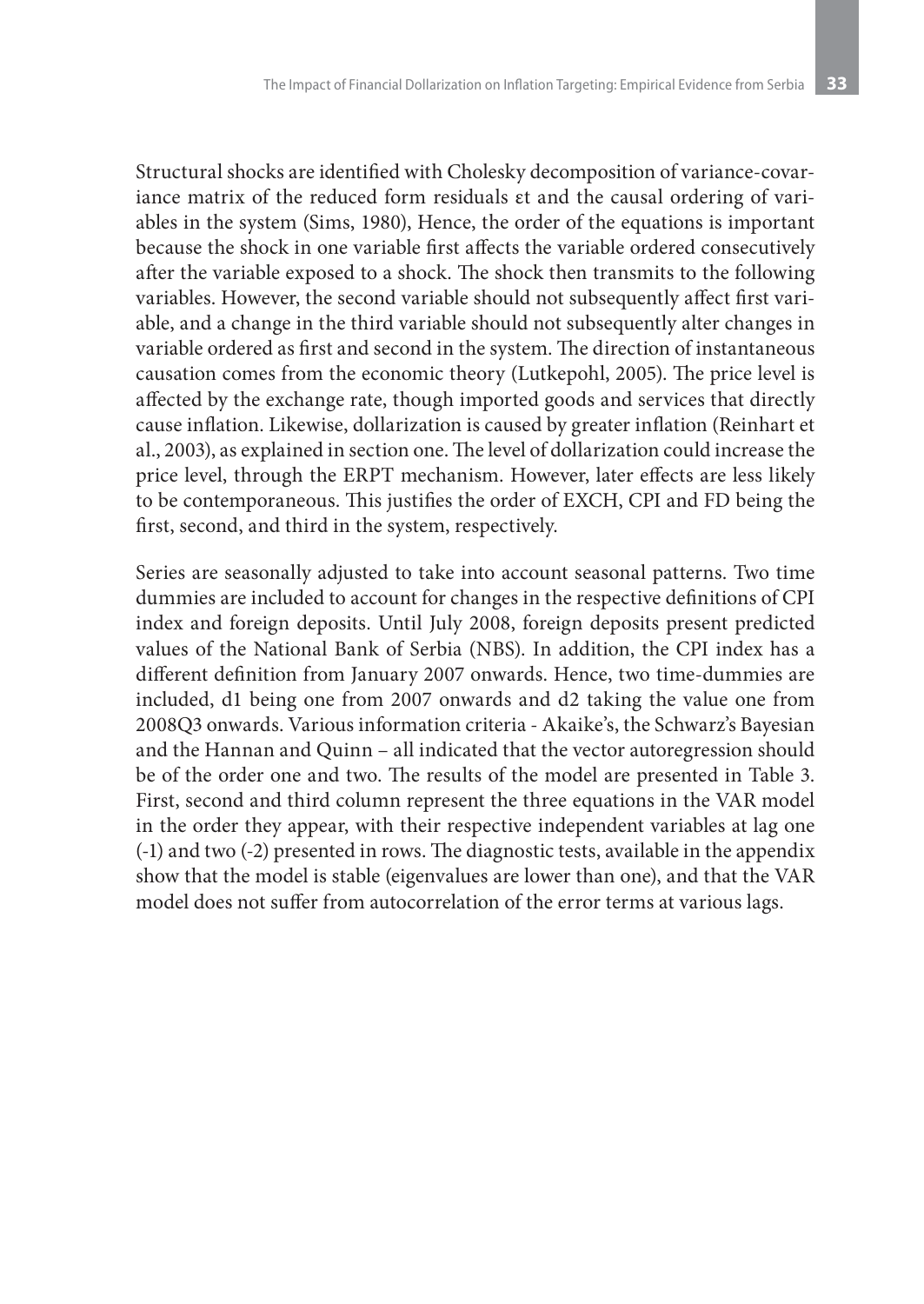|                | <b>EXCH</b> | <b>CPI</b> | <b>FD</b> |
|----------------|-------------|------------|-----------|
| $EXCH(-1)$     | 0.185       | $0.069*$   | 0.139     |
|                | (0.172)     | (0.051)    | (0.114)   |
| $EXCH (-2)$    | $-0.219*$   | 0.059      | $-0.100$  |
|                | (0.155)     | (0.053)    | (0.103)   |
| $CPI(-1)$      | $-0.909*$   | $0.318**$  | 0.201     |
|                | (0.500)     | (0.173)    | (0.332)   |
| $CPI(-2)$      | $-0.021$    | $-0.050$   | 0.018     |
|                | (0.425)     | (0.147)    | (0.283)   |
| $FD(-1)$       | $0.927***$  | $0.297***$ | 0.210     |
|                | (0.270)     | (0.093)    | (0.180)   |
| $FD(-2)$       | 0.085       | $0.169*$   | $-0.053$  |
|                | (0.350)     | (0.121)    | (0.233)   |
| $\subset$      | $-0.031$    | $0.004**$  | $-0.027$  |
|                | (0.025)     | (0.009)    | (0.017)   |
| D1             | $0.049**$   | $0.017***$ | $0.029**$ |
|                | (0.027)     | (0.009)    | (0.018)   |
| D <sub>2</sub> | 0.007       | $-0.014$   | $-0.004*$ |
|                | (0.012)     | (0.004)    | (0.008)   |

#### **Table 3: Results from estimating VAR presented in (1)**

Log likelihood 335.255 Akaike information criterion -16.224 Schwarz criterion -15.060 *Note*: \* p<0.05, \*\* p<0.01, \*\*\* p<0.001. se are in parenthesis.

FD affects the price level in a twofold manner, directly and indirectly. The results show that FD seems to have a direct positive effect on prices. Indirect effect occurs through ERPT. In fact, EXCH has a significant positive effect on the price level, implying the evident presence of the ERPT mechanism in Serbia. FD, on the other side, has a strong positive effect on the exchange rate. Hence, FD, as influential factor of the exchange rate, could prompt further price increase, through ERPT. Of all three variables, only price levels show a high level of time persistence (rigidity). Generally, it is difficult to infer conclusions from examining the coefficient only as the VAR system accounts for the interrelation among variables rather than the parameter estimates (Sims, 1980; Enders, 2015).

The Granger-causality test reveals that financial dollarization seems to cause both the exchange rate and prices. The opposite does not hold – prices and exchange rate do not cause financial dollarization. This effect is somewhat unexpected and could be assigned to the period under study, during which financial dollarization in Serbia is rather stable, no matter the inflation. Due to high financial dollarization accruing after hyperinflation and economic instabilities from the 1990s, FD could be viewed as a predetermined condition during the period under investigation.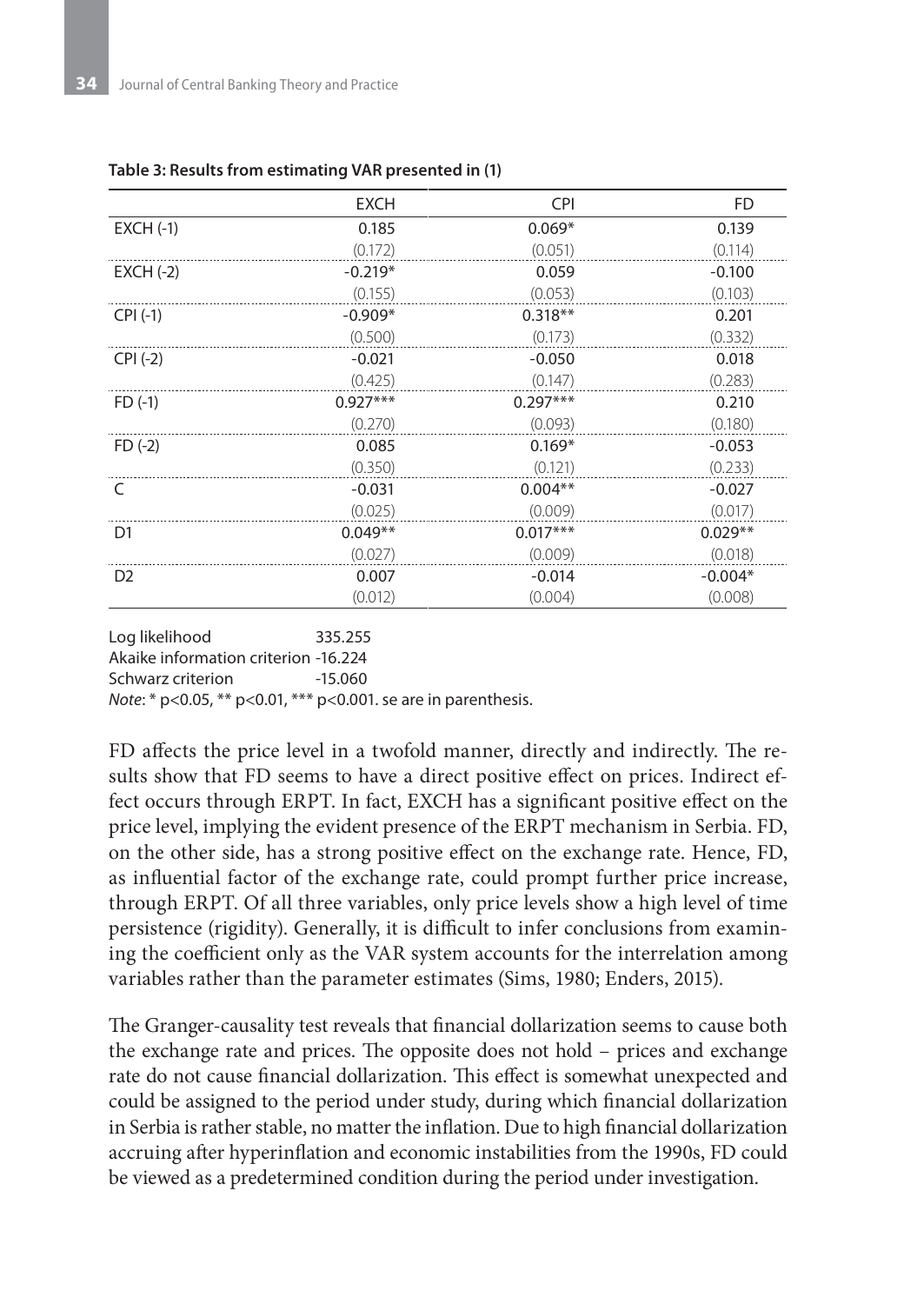The importance of the VAR system comes primarily from the impulse response function (IRF). The impulse response function (IRF) is performed using Cholesky decomposition. The shock comes from the error term related to financial dollarization equation in the VAR system in (1). Figure 3 shows how a one-standard deviation shock in one variable affects the variables in the system throughout ten quarters (x-axis). Shock (unexpected change) in FD occurs in the first quarter, affecting the EXCH and CPI in the later quarters: dlnexch\_sa, dlncpi, dlnfd\_sa represent differenced, seasonally adjusted exchange rate, CPI index, and financial dollarization, respectively. The Figure shows how the variable exposed to a shock (first variable name above each graph presented in the Figure) influences the variable in the VAR system (second variable name).

It could be seen that the shock in financial dollarization positively and strongly affects the changes in the exchange rate, particularly in the second quarter after the shock occurred. Variance decomposition reveals that 24.6% to 28.3% of the forecast error of the variance of the exchange rate from the second to the tenth quarter is explained by the shock in the financial dollarization. This increases the scope of the possible effects on the price level

#### **Figure 3: IRF performed after the VAR estimation**

Response to Cholesky One S.D. Innovations ±2S.E. Response of DLNEXC\_SA to DLNFD\_SA  $.03$  $.02$  $.01$  $\Omega$ C  $-0.01$  $-02$  $\alpha$ Response of DLNCPI SA to DLNFD SA  $.012$  $008$  $.004.$  $.000$  $-004$  $\beta$ Q Response of DLNFD\_SA to DLNFD\_SA .020 .016  $.012.$ .008  $.004$  $000$  $\overline{z}$  $\overline{5}$ 6 8  $\overline{9}$  $10$ 

through the ERPT. However, the ERPT seems to be moderate. The variation in the price level moderately reacts to shock in the exchange rate. In the first and second quarter, 2.3% of the forecast error variation in the price level is explained by the shock in the exchange rate. The variation due to this shock, however, increases to 11-12% for the third quarter onwards, implying the increasing effect of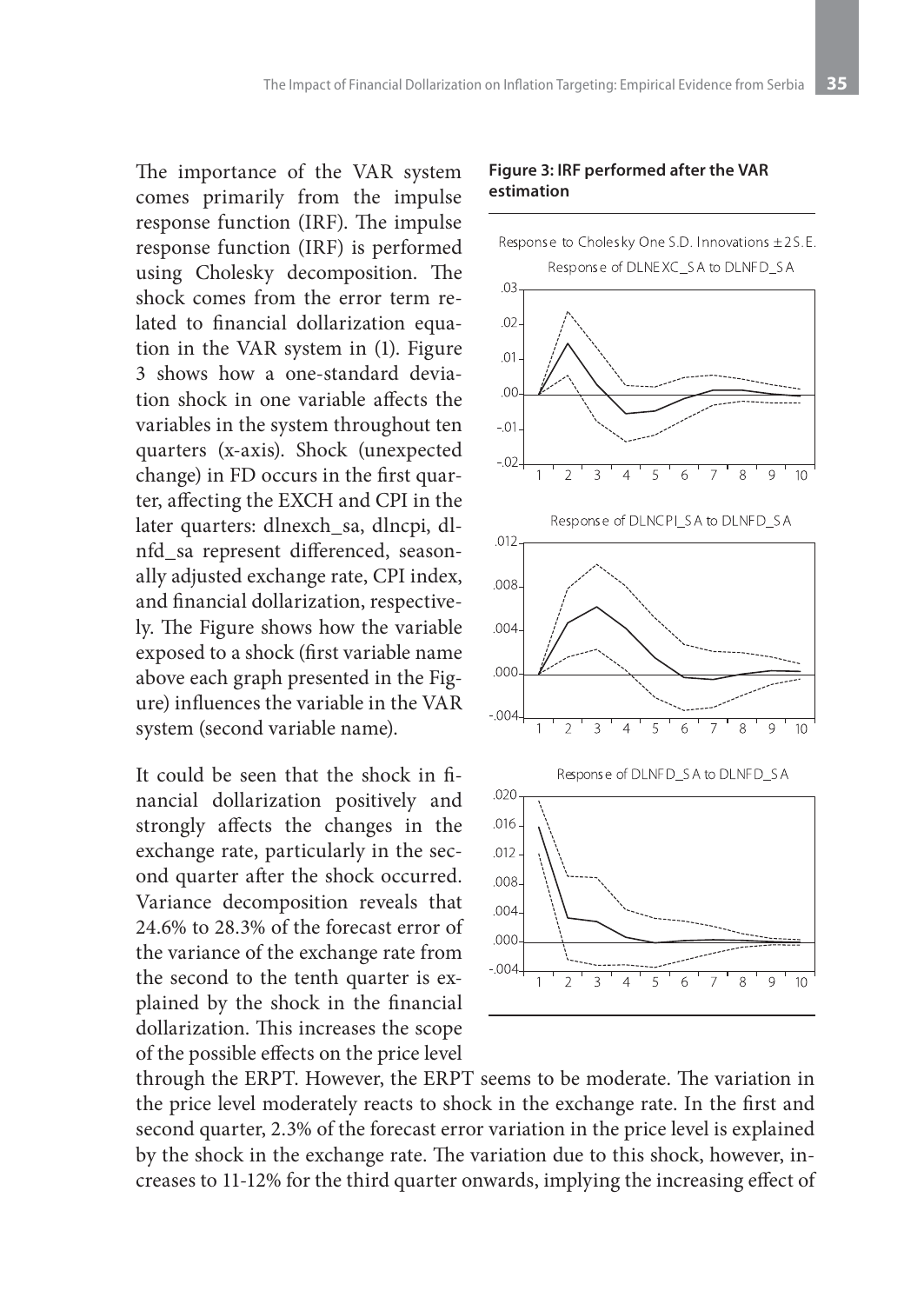ERPT in the later periods. The variation in the price level seems to be accruing more and increasingly from the direct shocks in the FD. In the second quarter, 21% of the variation of the forecast error of the price level is explained by the shock in the FD. The explanatory power of FD shock on the prices increases to 38.4% in quarter three and 44% in later quarters.

Considering that variable differencing could reduce some variability, caused by the co-movements with other variables (Enders, 2015), the VAR is further estimated with level variables, keeping in mind the possible issue of misspecification due to cointegration (Marcet, 2004). The inclusion of variables in levels also simplifies the interpretation, giving it a more economic meaning. This is because FD is expressed in percentage points, while EXCH and CPI are in logarithm. The results (available upon request) show that the shock in FD causes only benign but persistent effects on inflation. In fact, 1p.p increase in FD leads to only 0.01% increase in CPI index. The forecast error variation of the prices is increasingly explained by the exchange rate shock (6.3% in quarter two to 19.2% in quarter ten) and the shock in the financial dollarization (11% in quarter two to 33% in quarter ten), the latter having a stronger effect.

As explained earlier, FD could affect prices directly and indirectly, through ERPT. A positive effect is in line with the findings of positive effect on inflation from financial dollarization (Caranzzi et al., 2009; Mengesha et al., 2015). A moderate effect on prices could be explained with possible benign effect of ERPT in Serbia. Earlier studies on the ERPT (Tasic, 2008; Josifidis et al., 2009) find a strong ERPT in Serbia. However, Tasic (2008) and Josifidis et al. (2009) rely on monthly data and their sample periods cover the period when prices were progressively liberalized and largely administratively controlled (Tasic, 2008), as well as to the time span encompassing the period of hyperinflation in Serbia (Josifidis et al., 2009).

On the contrary, a later study finds that ERPT in Serbia is decreasing over time. In fact, Petrovic and Mladenovic (2015) find that in Serbia ERPT decreases as inflation decreases, pointing to a moderating ERPT over time (1992-2000). As earlier explained, inflation during the studied period was decreasing, fluctuating around 2% from 2013Q4 onwards. Carranza et al. (2009) also find that dollarization plays a role on ERPT, but that the effects are non-linear. They find that ERPT is hampered in highly dollarized economies if exchange rate depreciations are high (which they are in Serbia). Possibly moderate ERPT could be also explained with inflation targeting regime employed and frequent NBS operations in the foreign exchange rate market during the period under study, which could lower the indirect effect of FD on price levels, through ERPT.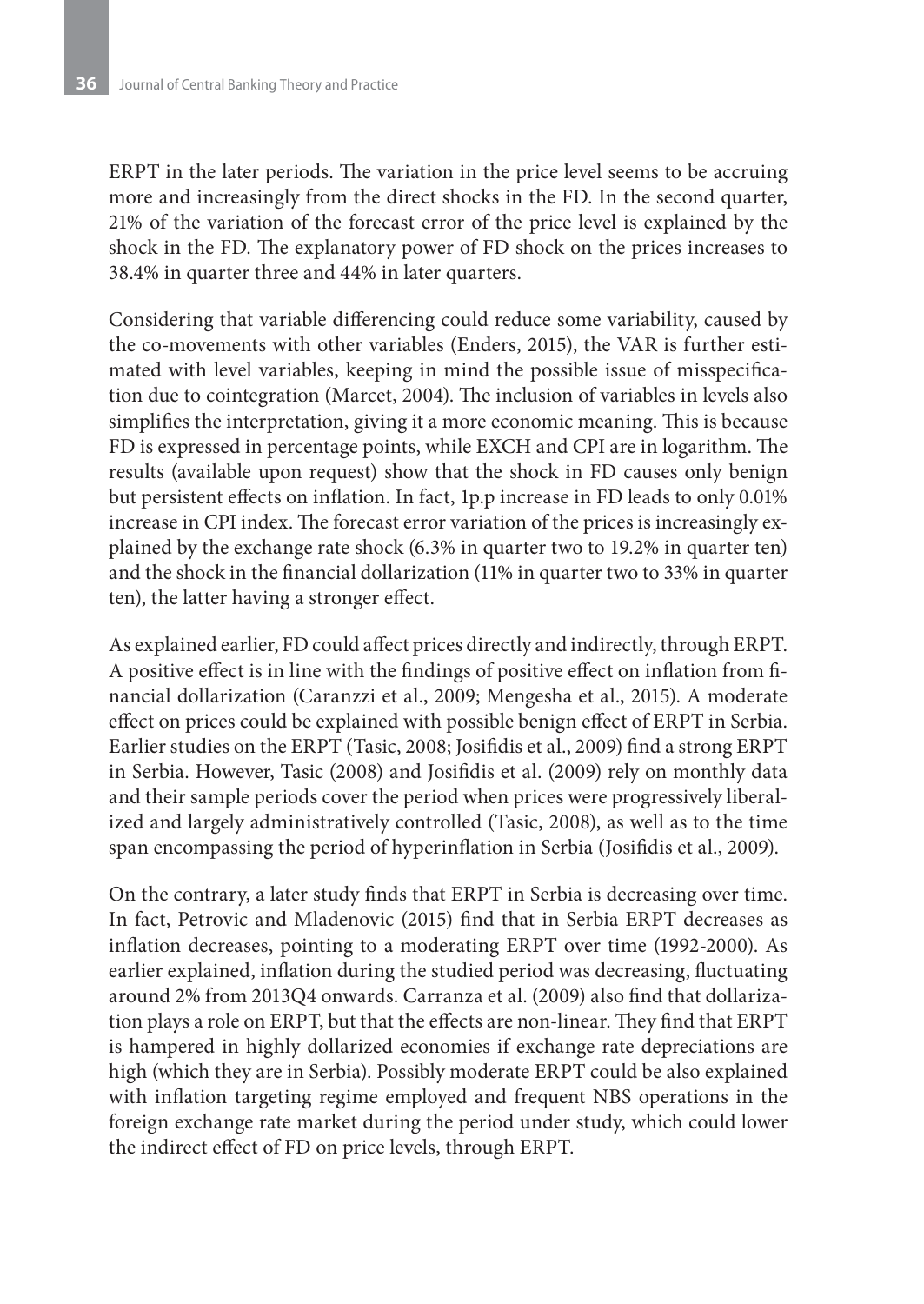For robustness check (available upon request), the authors undertook series adjustment to account for the change in the definition of FD and CPI variables by regressing time-dummies on the series and using the residual of this regression as the new adjusted series. Then, the VAR model is estimated with this residual series. The results remain robust. Furthermore, the authors altered the order of the variables in the system. Due to stable levels of FD in the period under study and its predetermined condition, we assumed that there are no contemporaneous effects from the exchange rate and price level on further financial dollarization. Considering its relatively stable and enduring presence in Serbia, FD could continuously affect the price level while subject to only subsequent feedback from the price level. Hence, we placed FD variable as first in the system, followed by EXCH and CPI. The results remain robust.

### **5. Summary and conclusion**

Serbia has been applying inflation targeting regime since 2006. The regime is being applied in the conditions of widely spread financial dollarization. Against this backdrop, the increased currency rate pass-through effect aggravates the application of the regime resulting from lower efficiency of monetary policy instruments and increased sensitivity to external shocks.

The study contributes to the literature by investigating the effects of financial dollarization on the price level in Serbia, a topic with scarce and only recent evidence. The period under study corresponds to the period of inflation targeting in Serbia. Hence, the study gives a better insight of this phenomenon during the period when the central bank controls prices more directly. Furthermore, unlike the previous studies on financial dollarization in Serbia that use monthly data, this study relies on quarterly data, enriching the evidence of financial dollarization with different levels of data aggregation.

The findings show that the effect from the financial dollarization shock on the exchange rate is strong. Some 24.6% to 28.3% of variation in the forecast error of the exchange rate during the second to the tenth quarter is explained by the shock in the financial dollarization. Surprisingly, the overall effect on prices from the shock on financial dollarization is low, but persistent. These effects are most prominent in the second, third, and fourth quarter after the shock occurs and they diminish in the fifth quarter. The long-lasting effects could apply to price rigidities, also detected in the results from VAR model, while low effects could result from the low exchange rate pass-through mechanism. The effects on prices, upon the shock in FD, comes mostly from the direct effect from the financial dol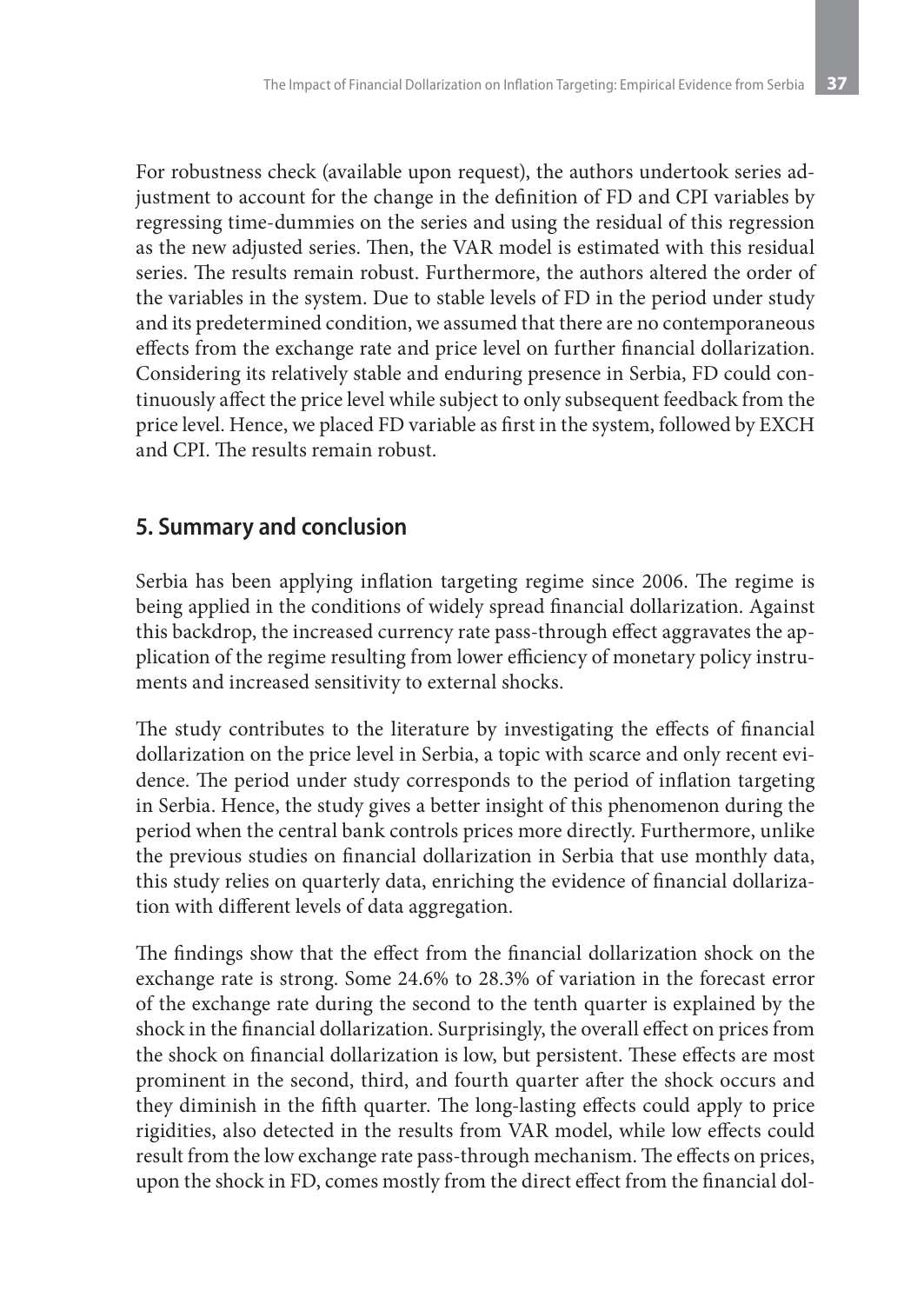larization itself, rather than the ERPT. During the time span of two and a half years, 2.3% to 12% of variation of the forecast error in the prices is explained by the shock in the exchange rate. On the other hand, 21% to 44% of the the forecast error variance in the price is explained by the shock in financial dollarization.

In fact, the recent empirical literature on the exchange rate pass-through on prices shows decreasing effects from this mechanism in countries with high dollarization but large exchange rate depreciations and in countries with decreasing inflation. As the both phenomenon have been present in Serbia during the period under study, they could partially explain why the effects from the shock in financial dollarization on prices are moderate. Additionally, we study the period when inflation targeting was adopted as monetary policy, but also the period of the NBS frequent operations in the exchange rate market. Inflation targeting might have contributed to price stability in Serbia, while the exchange rate market operations could have controlled the effects from external shocks on the price level. Both facts could lower the exchange rate pass-through. A more direct inference, however, calls for further research in future, possibly with longer time series.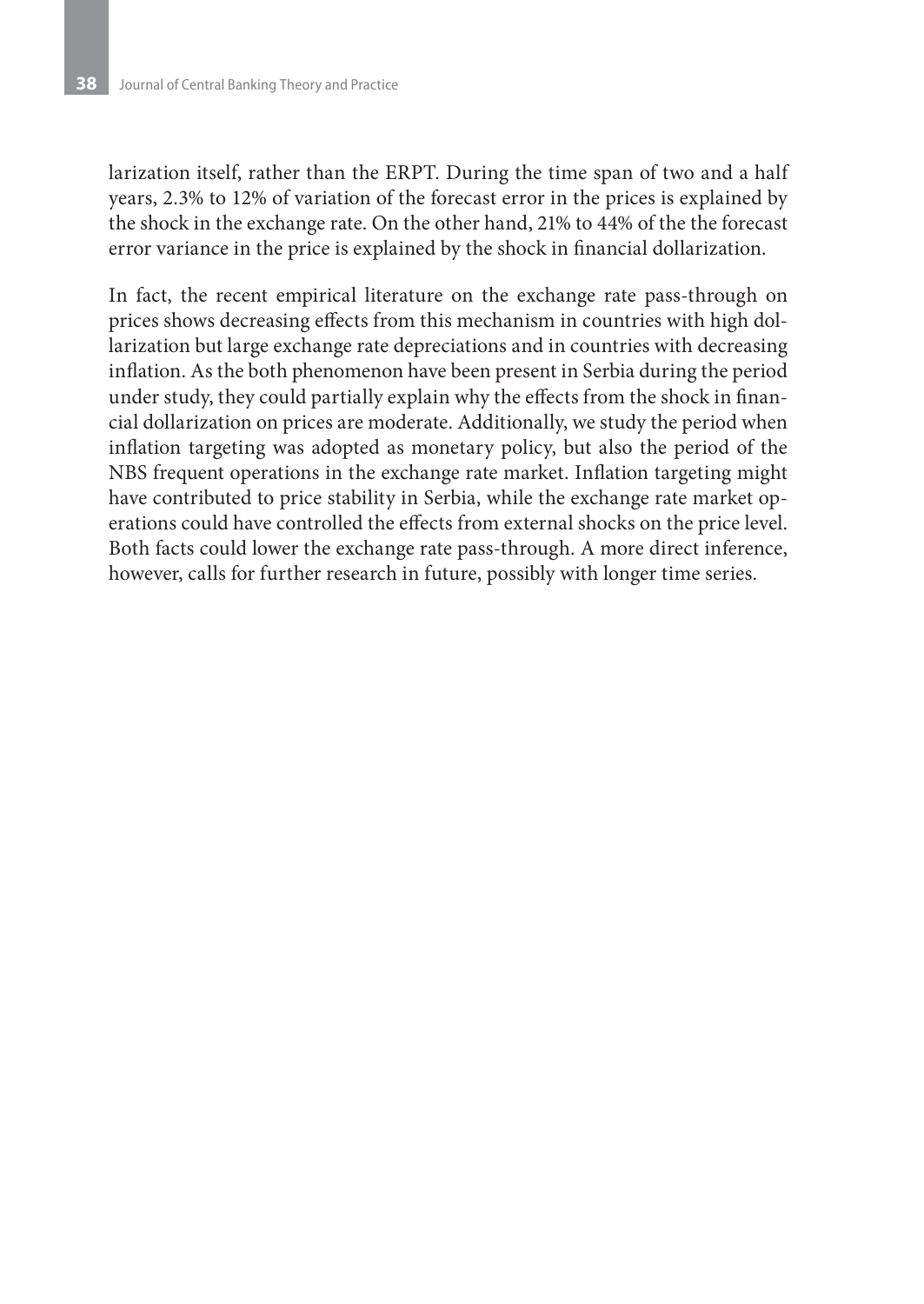## **References**

- 1. Armas, A. & Grippa, F. (2005), *Targeting Inflation in a Dollarized Economy: The Peruvian Experience* (Banco Central de Reserva del Peru, Working Paper 538), Lima: Banco Central de Reserva del Peru.
- 2. Batini, N., Levine, P. & Pearlman J. (2008*). Optimal Exchange Rate Stabilization in a Dollarized Economy with Inflation Targets* (Banco Central de Reserva del Peru, Working Paper 004), Lima: Banco Central de Reserva del Peru.
- 3. Berg, A. & Borensztein, E. (2000). *The Choice of Exchange Rate Regime and Monetary Target in Dollarized Economies* (International Monetary Fund Working Paper 00/29), Washington: IMF.
- 4. Calvo, G. & Vegh, C. (1992). Currency Substitution in Developing Countries: An Introduction. *Revista de Análisis Económico–Economic Analysis Review,* 7 (1), pp. 3-27.
- 5. Carranza, L., Galdon-Sanchez, J. E., & Gomez-Biscarri, J. (2009). Exchange rate and inflation dynamics in dollarized economies. *Journal of Development Economics*, *89*(1), pp. 98-108.
- 6. Ca' Zorzi, M., Hahn, E., & Sánchez, M. (2007). *Exchange rate pass-through in emerging markets* (European Central Bank Working Paper 739), Frankfurt: ECB.
- 7. Coulibaly, D. & Kempf, H. (2009). *Does Inflation Targeting Decrease Exchange Rate Pass- through in Emerging Countries?* Retrieved from https:// www.gate.cnrs.fr/IMG/pdf/Coulibaly\_2011.pdf
- 8. Enders, W. (2015). Applied Econometrics Time Series (Fourth Edi.).
- 9. Dimitrijević, B. & Fabris, N. Makroekonomija. (2009). Educons University, Novi Sad.
- 10. Edwards, S. (2006). *The Relationship Between Exchange Rates and Inflation Targeting Revisited* (NBER Working Paper 12163), Cambridge: NBER.
- 11. Fabris, J. (2015). Inflation Targeting in Serbia. *Journal of Central Banking Theory and Practice,* 4(2), pp. 59-74.
- 12. Fabris, N. (2006). Inflation Targeting With Special Review on Appliction in Serbia. *Panoeconomicus*, *53*(4), pp. 389-405.
- 13. Fabris, N. & Galić, J. (2016). *Ciljanje inflacije u zemljama sa dvovalutnim režimima*. Meeting of Scientific Association of Economists, December. Belgrade: Scientific Association of Economists.
- 14. Felices, G, & Tuesta, V. ( 2013). Monetary policy in a dual currency environment. *Applied Economics* 45(34), pp. 4739-4753.
- 15. IMF (2000).*World Economic Outlook*".Washington: IMF.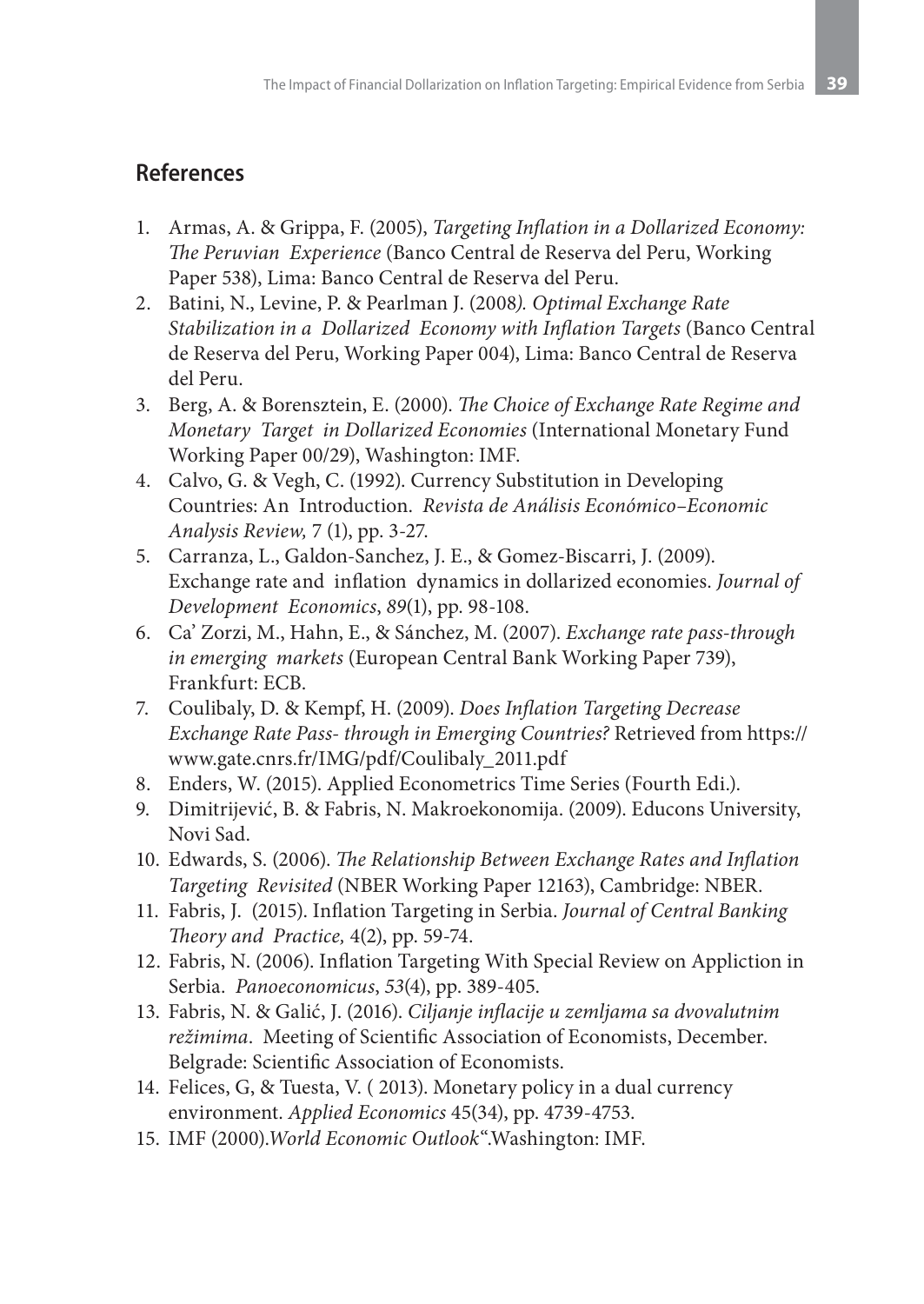- 16. Josifidis, K. ,Allegret, J. P. & Beker E. (2009). Monetary and Exchange Rate Regimes Changes: The Cases of Poland, Czech Republic, Slovakia and Republic of Serbia. *Panoeconomicus*, *58*(2), pp. 199-226.
- 17. Kabashi, R. (2015). *Cyclicality, determinants and macroeconomic effects of fiscal policy in European countries, with particular reference to transition countries* (Doctoral dissertation, Staffordshire University).
- 18. Leiderman, L., Maino, R. & Parrado, E. (2006). *Inflation Targeting in Dollarized Economies* (International Monetary Fund Working Paper 06/157), Washington: IMF.
- 19. Lütkepohl, H., (2005). *New introduction to multiple time series analysis*. Springer Science & Business Media.
- 20. Mengesha, L. G. & Holmes, M. J. (2015). Does dollarization reduce or produce inflation?. *Journal of Economic Studies*, *42*(3), pp. 358-376.
- 21. Milićević, D. (2012). *Devizni kurs Damoklov mač*. Retrived from http://www.makroekonomija.org/0- dragovan-milicevic/devizni-kurs- %E2%80%93-damoklov-mac/.
- 22. Mischkin, F. S. (2000). *Inflation targeting in Emerging Market Countries* (NBER Working Paper 7618), Cambridge: NBER.
- 23. Marcet, A. (2005*). Over differencing VARs is OK*. *Manuscript, Universitat Pompeu Fabra*. Retrieved from ftp://ftp.cemfi.es/pdf/papers/seminar/marp. pdf.
- 24. Mohanty, M. S. & Klau, M. (2004). *Monetary Policy Rules in Emerging Market Economies: Issues and Evidence* (BIS Working Paper 149), Basel: BIS.
- 25. National Bank of Serbia. (2016). *Inflation Report (February)*. Belgrade: NBS.
- 26. National Bank of Serbia. (2014). *Annual monetary Policy Report 2014.* Belgrade: NBS.
- 27. National Bank of Serbia. (2015). *Semi-annual Monetary Policy Report (January-June 2015)*. Belgrade: NBS.
- 28. Nojković, A & Petrović, P. (2015). Monetary Policy Rule in Inflation targeting Emerging European Countries: a Discrete Choice Approach. *Journal of Policy Modelling*, *37*(4) pp. 577-595.
- 29. Petrović, P. & Mladenović, Z. (2015). Exchange Rate Pass-Through and the Frequency of Price Adjustment across Different Inflation Regimes. *Panoeconomicus* 62(4), pp. 409-427.
- 30. Plata, A. P. & Herrero, A. G. (2007). *To Dollarize or De-dollarize: Consequences for Monetary Policy*", Retrieved from http://www.bis.org/ repofficepubl/arpresearch200709.1.pdf
- 31. Reinhart, C., Rogoff, K. S. & Savastano, M. A. (2003). *Addicted to Dollars*" (NBER Working Paper 10015), Cambridge: NBER.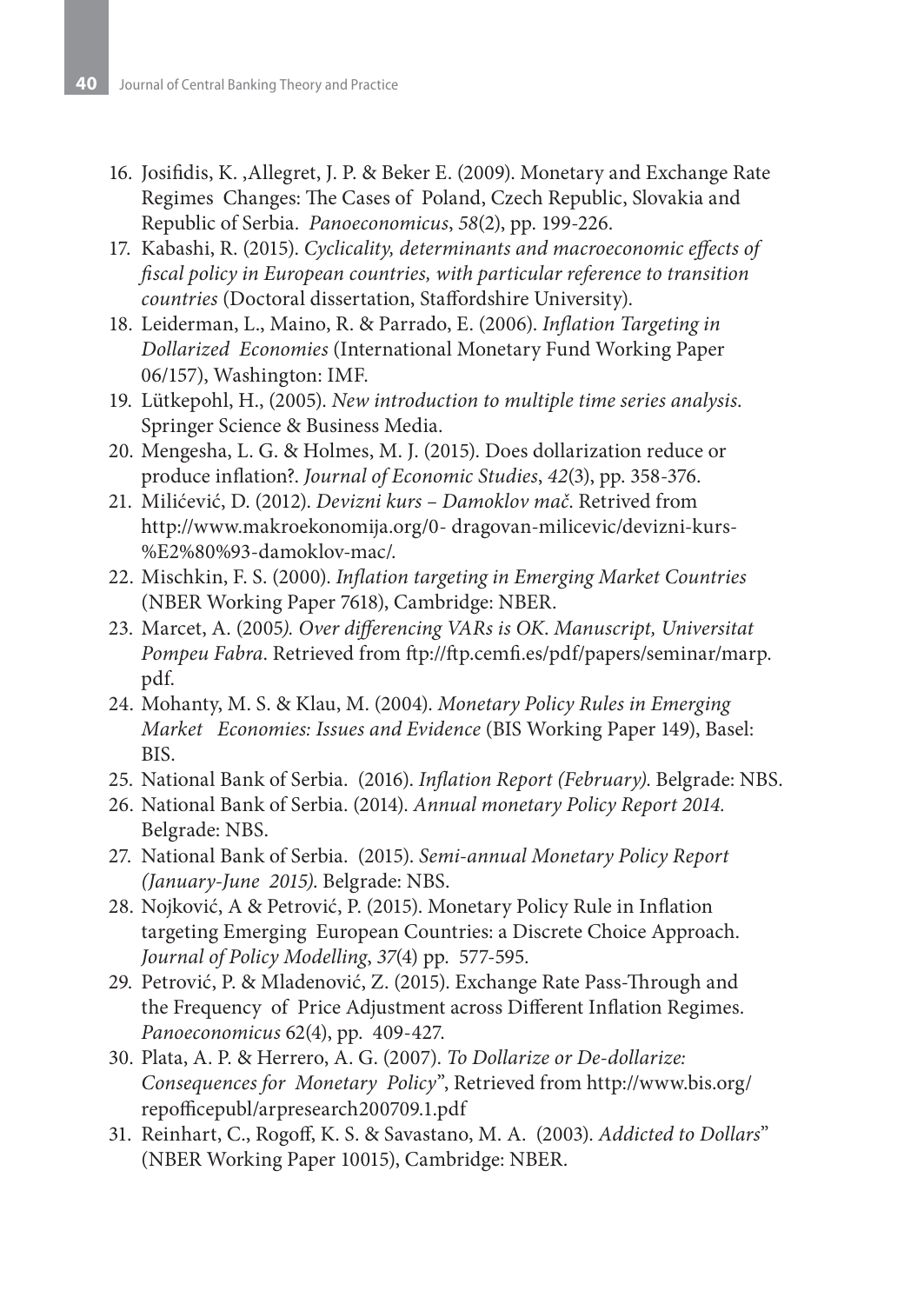- 32. Sims, C. A., Stock, J. H., & Watson, M. W. (1990). Inference in linear time series models with some unit roots. *Econometrica: Journal of the Econometric Society*, 113-144.
- 33. Tasić, N. (2008). *Pass-Through of Exchange Rates to Prices in Serbia: 2001- 2007* (National Bank of Serbia Working Paper no 10), Belgrade: National Bank of Serbia.
- 34. Taylor, J. B. (2000). Low inflation, pass-through, and the pricing power of firms. *European economic review*, *44*(7), pp. 1389-1408.
- 35. Vilaret, S., Pješčić, V. & Djukić, M. (2009)*.Osnovne karakteristike i dosadašnje iskustvo srbije u sprovođenju strategije ciljanja Inflacije*. Retrieved from http://www.ubs- asb.com/Portals/0/Casopis/2009/5\_6/B05-06-2009- Vilaret-Pjescic-Djukic.pdf.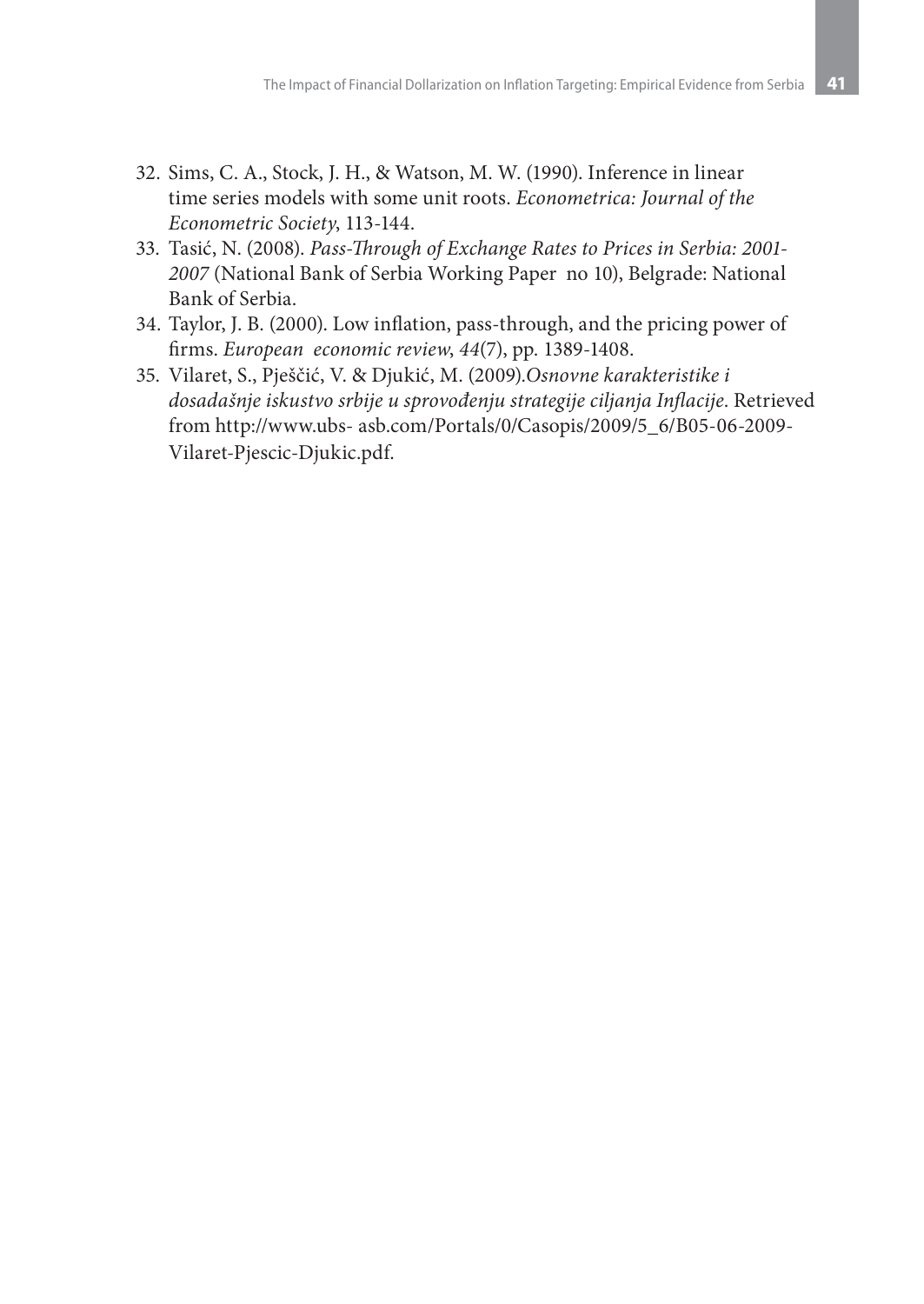# **Appendix**

### **Table 4: VAR stability test**

### Eigenvalue stability condition

| Eigenvalue  |            |           | <b>Modulus</b> |
|-------------|------------|-----------|----------------|
| .3211788    | $+$        | .5761511i | .659626        |
| .3211788    | $\sim 100$ | .5761511i | .659626        |
| .5188826    |            |           | .518883        |
| -.227186    | $+$        | .2740432i | 355968         |
| - 2271862 - |            | .2740432i | .355968        |
| .0069049    |            |           | .006905        |

All the eigenvalues lie inside the unit circle. VAR satisfies stability condition.

### **Table 5: VAR autocorrelation test**

Lagrange-multiplier test

| lag | chi <sub>2</sub> | df | Prob > chi2 |
|-----|------------------|----|-------------|
|     | 23.1770          |    | 0.05810     |
|     | 7.5285           |    | 0.58227     |
|     | 4.3588           |    | 0.88625     |
|     | 3.8697           |    | 0.91978     |

### **Table 6: Granger causality test**

#### Granger causality Wald tests

| Equation | Excluded      | chi <sub>2</sub> | df            | Prob > chi2 |
|----------|---------------|------------------|---------------|-------------|
| d.lnexc  | d.lncpi       | 5.4655           | $\mathcal{P}$ | 0.065       |
| d.lnexc  | d.f_dep       | 13.842           | $\mathcal{P}$ | 0.001       |
| d.lnexc  | $AI$ $\vdash$ | 17.088           | 4             | 0.002       |
| d.Incpi  | d.lnexc       | 4.0141           | $\mathcal{P}$ | 0.134       |
| d.Incpi  | d.f_dep       | 16.892           | $\mathcal{P}$ | 0.000       |
| d.Incpi  | Al I          | 32.463           | 4             | 0.000       |
| d.f_dep  | d.exc         | 2.9512           | $\mathcal{P}$ | 0.229       |
| d.f_dep  | d.cpi         | .63641           | $\mathcal{P}$ | 0.727       |
| d.f_dep  | Al I          | 3.0279           | 4             | 0.553       |